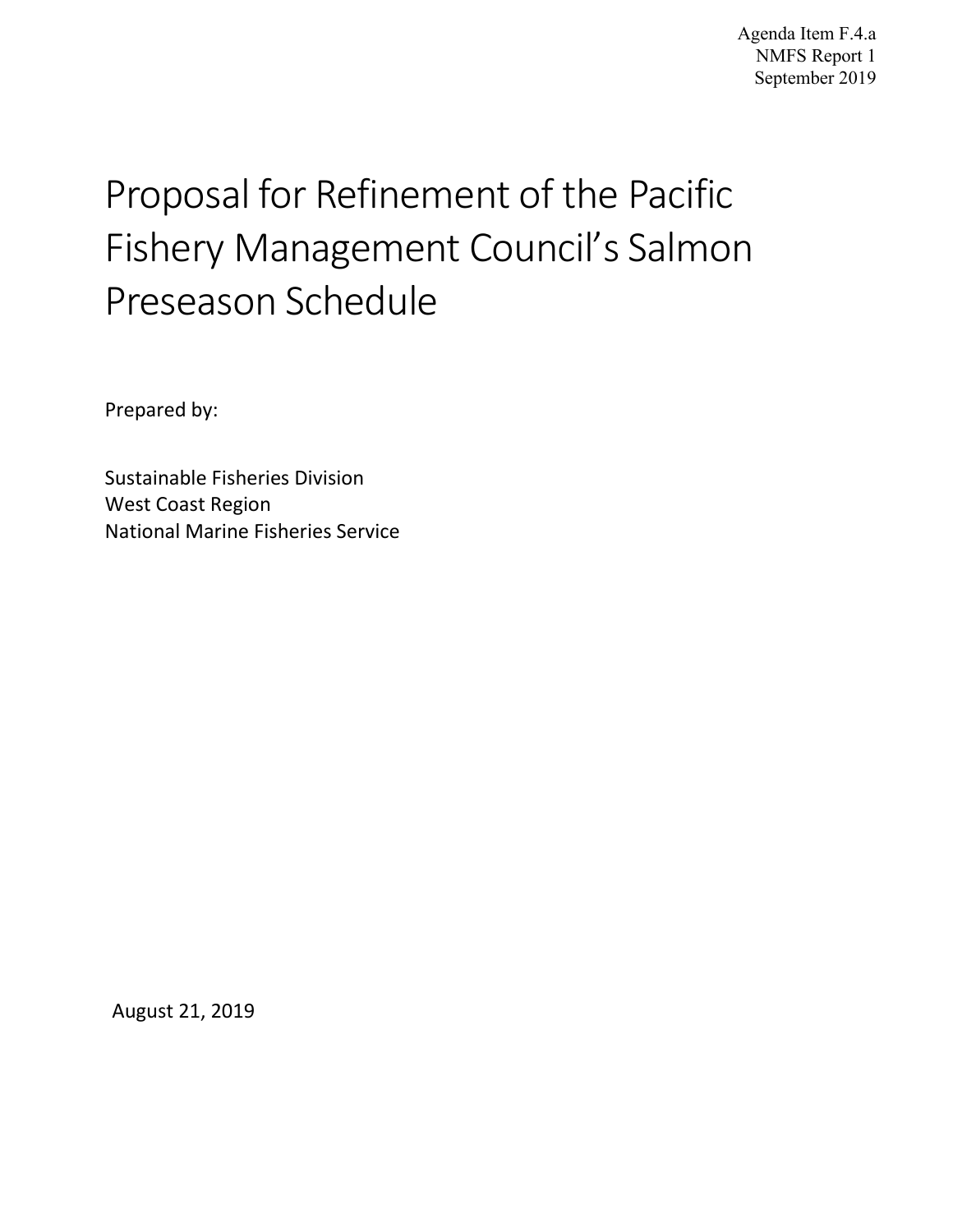*Page left intentionally blank*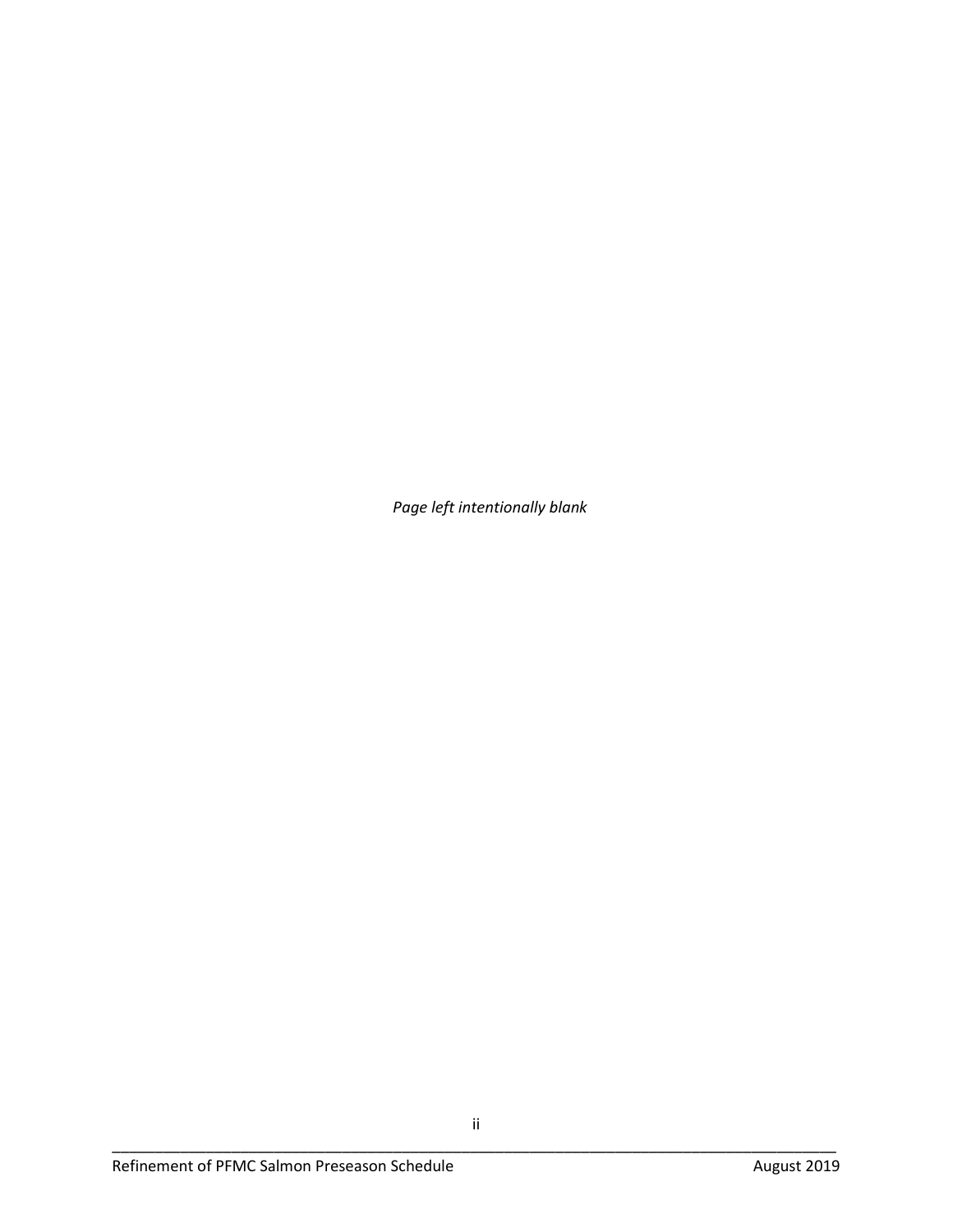## Contents

| 1.0 |       |  |  |
|-----|-------|--|--|
| 2.0 |       |  |  |
| 2.1 |       |  |  |
| 3.0 |       |  |  |
| 4.0 |       |  |  |
| 4.1 |       |  |  |
| 4.2 |       |  |  |
| 4.3 |       |  |  |
| 5.0 |       |  |  |
| 5.1 |       |  |  |
|     | 5.1.1 |  |  |
|     | 5.1.2 |  |  |
| 5.2 |       |  |  |
| 5.3 |       |  |  |
| 6.0 |       |  |  |
| 6.1 |       |  |  |
| 6.2 |       |  |  |
| 6.3 |       |  |  |
| 7.0 |       |  |  |
|     |       |  |  |
|     |       |  |  |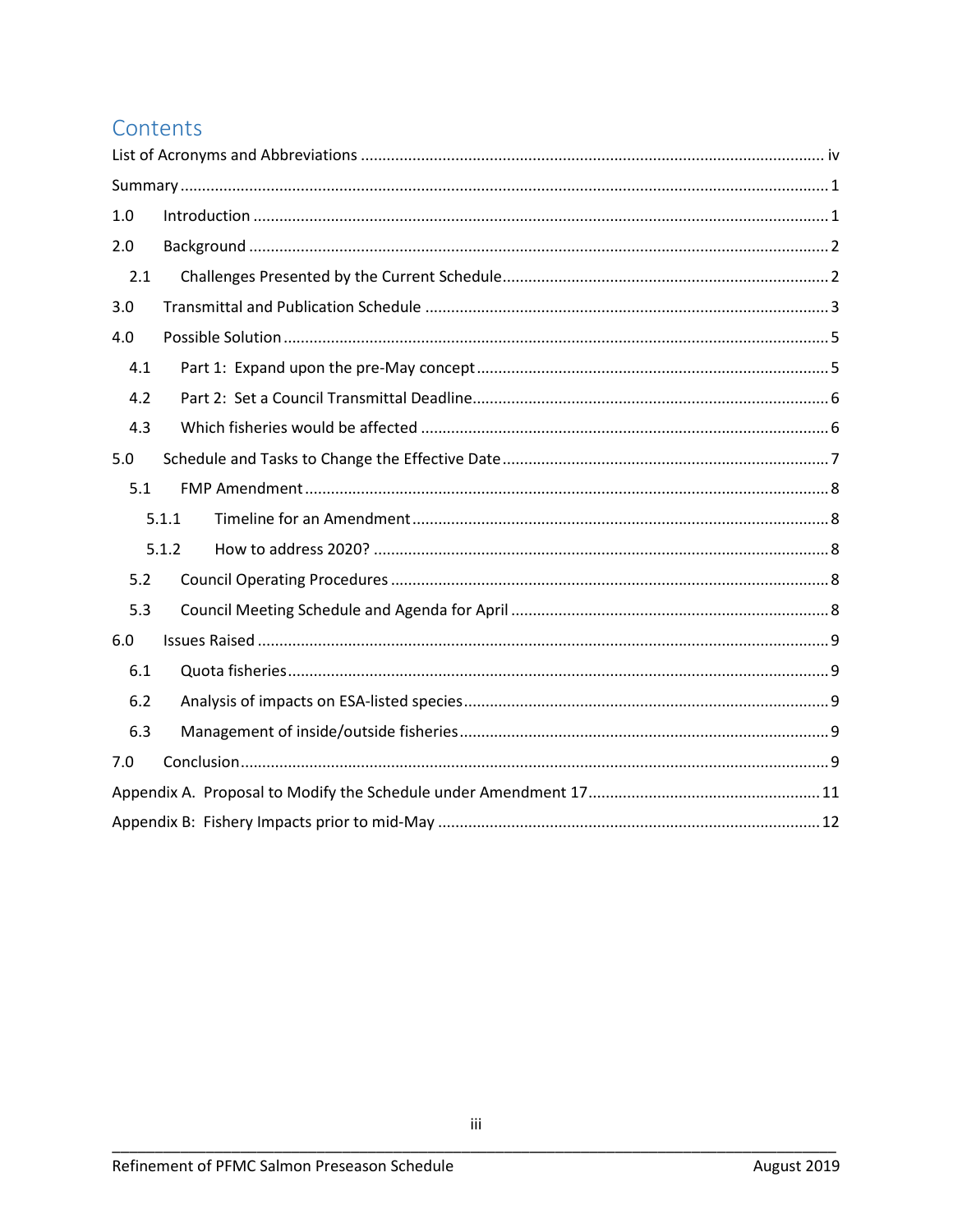## <span id="page-3-0"></span>List of Acronyms and Abbreviations

| <b>ACL</b>  | <b>Annual Catch Limit</b>                                |  |  |
|-------------|----------------------------------------------------------|--|--|
| <b>CFR</b>  | Code of Federal Regulations                              |  |  |
| <b>COP</b>  | <b>Council Operating Procedure</b>                       |  |  |
| Council     | Pacific Fishery Management Council                       |  |  |
| <b>DOC</b>  | Department of Commerce                                   |  |  |
| <b>ESA</b>  | <b>Endangered Species Act</b>                            |  |  |
| <b>FMP</b>  | <b>Fishery Management Plan</b>                           |  |  |
| <b>FR</b>   | <b>Federal Register</b>                                  |  |  |
| <b>MSA</b>  | Magnuson-Stevens Fishery Conservation and Management Act |  |  |
| <b>NEPA</b> | National Environmental Policy Act                        |  |  |
| <b>NMFS</b> | <b>National Marine Fisheries Service</b>                 |  |  |
| <b>NOAA</b> | National Oceanic and Atmospheric Administration          |  |  |
| <b>OFR</b>  | Office of the Federal Register                           |  |  |
| <b>SDC</b>  | <b>Status Determination Criteria</b>                     |  |  |
| <b>STT</b>  | Salmon Technical Team                                    |  |  |
| <b>WCR</b>  | <b>NMFS West Coast Region</b>                            |  |  |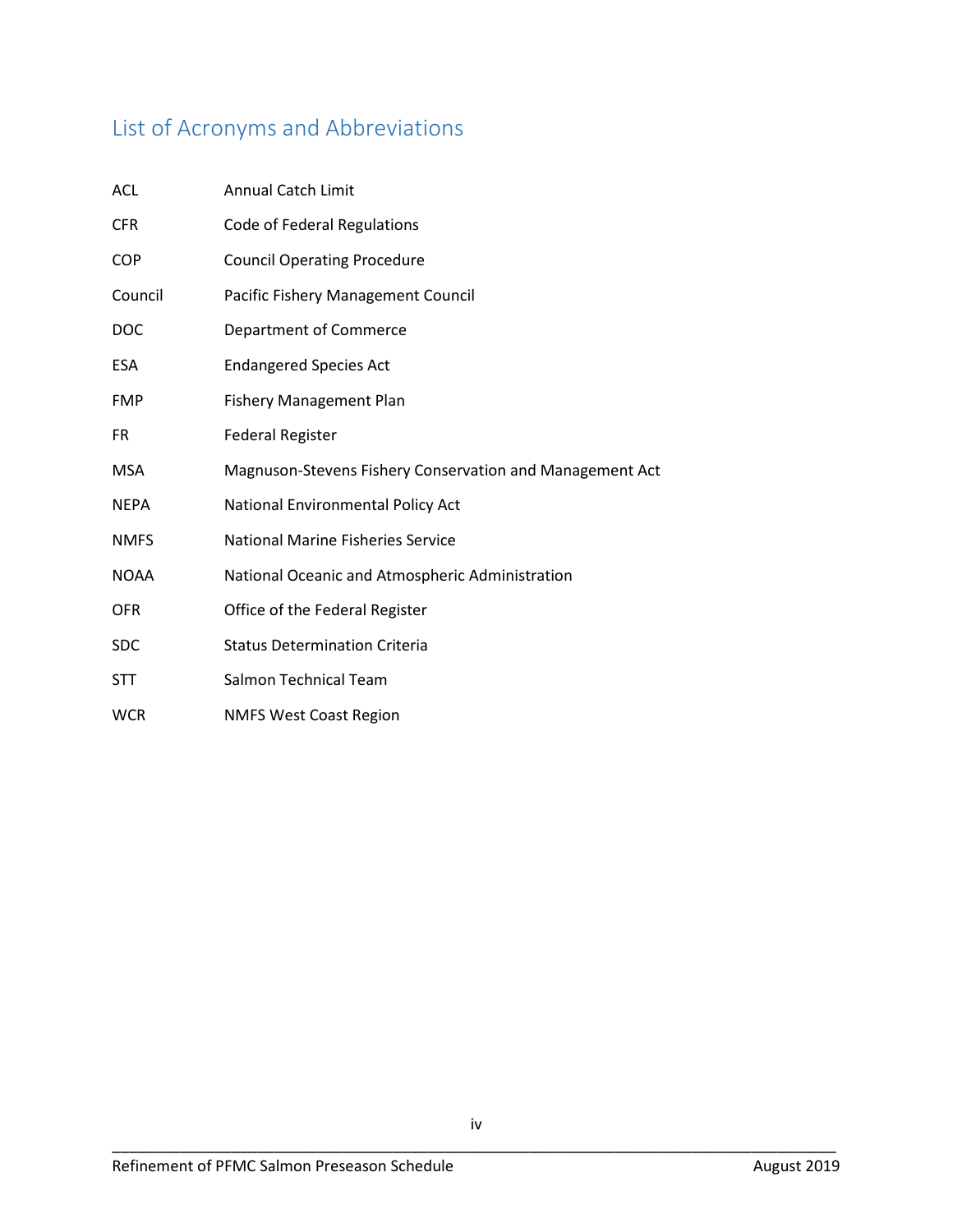## Salmon Management Scheduling

#### <span id="page-4-0"></span>Summary

The Pacific Fishery Management Council's (Council) current schedule for recommending annual salmon management measures for the ocean salmon fishery does not allow sufficient time for the National Marine Fisheries Service (NMFS) to approve the management measures and implement them through rulemaking prior to the start of fishing. The Council cannot develop the annual management measures earlier in the year, due to the need to consider impacts from fisheries in Alaska and British Columbia in shaping Council fisheries to meet conservation objectives on southern Chinook and coho stocks. This information is not generally available until mid to late March. Many Council-managed fisheries must start the fishing season May 1 due to the migration timing of Chinook stocks and the needs of the comanagers and fishing communities. NMFS West Coast Region (WCR) has developed a possible solution to the problem: scheduling fisheries opening prior to May 16 under the previous year's management measures, as we currently do for salmon fisheries occurring in March and April. This would not change the way state, tribal, and federal managers manage their fisheries, but would provide a mechanism for the Council and NMFS to fulfill their regulatory obligations without interrupting the long-established schedule for West Coast salmon fisheries.

## <span id="page-4-1"></span>1.0 Introduction

Ocean salmon fisheries off Washington, Oregon, and California are managed under the Council's Pacific Coast Salmon Fishery Management Plan (FMP) and can occur from March through November in any given year, although the annual regulatory season is May 1 through April 30 of the following year. The Council's FMP includes a preseason schedule<sup>[1](#page-4-2)</sup> for setting annual management measures for these fisheries. Following the FMP's schedule, the Council adopts a range of alternatives for annual salmon management measures at the March Council meeting and adopts the final preferred alternative at the April Council meeting. The FMP's schedule also calls for NMFS to publish a rule, with the Secretary of Commerce's decision on approval of the Council's recommendation, in the Federal Register during the first week of May. The annual management measures establish the current year's salmon fishing season and include any fisheries that are anticipated prior to May 1 of the next year (pre-May fisheries). In order to ensure annual measures are consistent with stock abundance forecasts and allowable fishery impacts, pre-May fisheries are subject to modification through inseason action prior to May 1 of the year in which they occur, often at the March or April Council meeting.

In order to approve and implement fisheries that start on May 1, NMFS' final rule approving the Council fishing regime must file with the Office of the Federal Register (OFR) by May 1. Meeting this schedule is challenging due to the amount of work that must be accomplished to complete regulatory and internal clearance requirements in the short time between the Council's transmittal of its annual recommendation in mid- to late April and May 1. NMFS notified the Council at its April 2019 meeting

<span id="page-4-2"></span> <sup>1</sup> See *Chapter 9 – Schedule and Procedures for Preseason Modification of Regulations*, in Pacific Fishery Management Council (PFMC). 2016. Pacific Coast Salmon Fishery Management Plan for Commercial and Recreational Salmon Fisheries off the Coasts of Washington, Oregon, and California, as revised through Amendment 19. 90 p.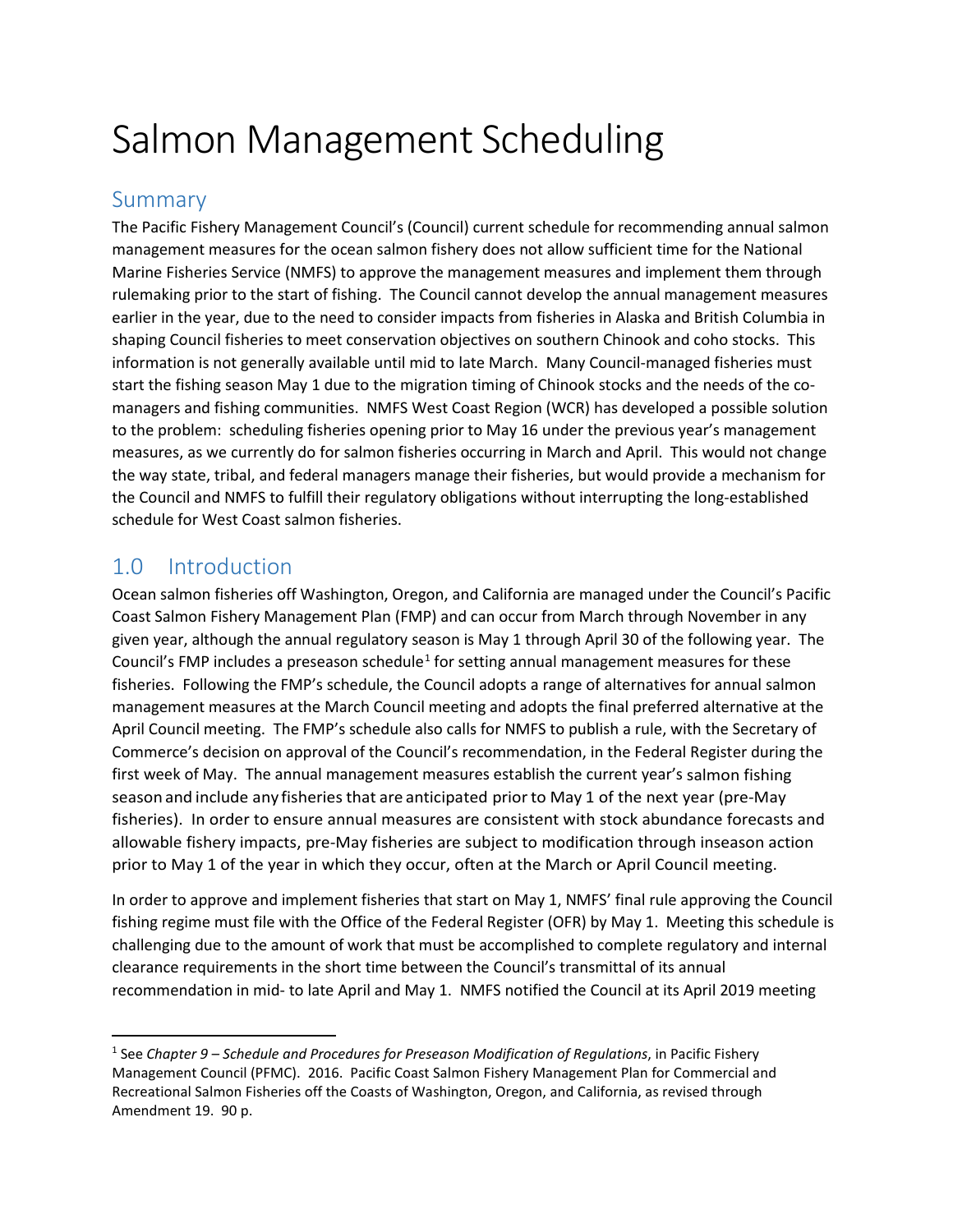that we would be unable to complete the rulemaking by May 1 due to insufficient time to prepare the rulemaking package between the end of the Council meeting and May 1. NMFS also requested that the Council seek a long-term solution to the recurring timing issues for implementing salmon issues.

## <span id="page-5-0"></span>2.0 Background

The first salmon FMP (42 FR 21415, April 26, 1977) and the first Council-developed salmon management measures (42 FR 21412, April 26, 1977) were implemented in 1977. The May 1 season start date for some salmon fisheries appeared in this first FMP and in the first management measures, and in the second FMP (43 FR29791, July 11, 1978). From 1979 to 1983, the Council and NMFS amended the FMP annually to establish management measures under various schedules; annual management measures were often implemented as "emergency regulations" during this time. The current schedule for setting the salmon season, including the March and April Council meeting schedule, was implemented under the 1984 FMP Framework Amendment (49 FR 43679, October 31, 1984). $^2$  $^2$ 

#### <span id="page-5-1"></span>2.1 Challenges Presented by the Current Schedule

NMFS is finding it increasingly challenging to meet our regulatory and clearance requirements within the time constraints of the FMP's preseason schedule. The current preseason schedule is based around the availability of information to:

- (1) analyze the impacts and performance of the previous year's fisheries (Annual Review of Ocean Salmon Fisheries, publishes in February),
- (2) develop stock forecasts for the coming season (Preseason Report I, publishes in early March),
- (3) develop alternatives for salmon management for public review (Preseason Report II, publishes after the March Council meeting), and
- (4) develop the final preferred alternative taking into account expected fishery impacts in Alaskan and Canadian fisheries to stocks that are managed under both the Pacific Salmon Treaty and the FMP (Preseason Report III, publishes after the April Council meeting).

The Council's meeting schedule floats, somewhat, on the calendar. In recent years, 2012-2019, the April meeting has ended as early as April 6 and as late as April 16. The Council has transmitted its proposed regulations for the annual salmon fisheries to NMFS, per Magnuson-Stevens Fishery Conservation and Management Act (MSA) § 304(b)(1), between 8 and 12 days after the April Council meeting, with transmittal dates ranging from April 18 to April 24. What does not change year-to-year is the scheduled May 1 implementation date, which has occurred from 7 to 13 days after the Council's transmittal date in recent years (see table below), and is the time provided in the schedule for NMFS to approve and implement the annual management measures through publication of a final rule in the Federal Register.

<span id="page-5-2"></span> <sup>2</sup> The preseason salmon management process is also documented in Council Operating Procedure (COP) #10, which was approved by the Council in 1988 and has been revised four times, most recently in 2013. COP #10 is not identical to Chapter 9 of the FMP, but is largely consistent with the schedule in the FMP for adopting annual management measures: https://www.pcouncil.org/wp-content/uploads/cop10.pdf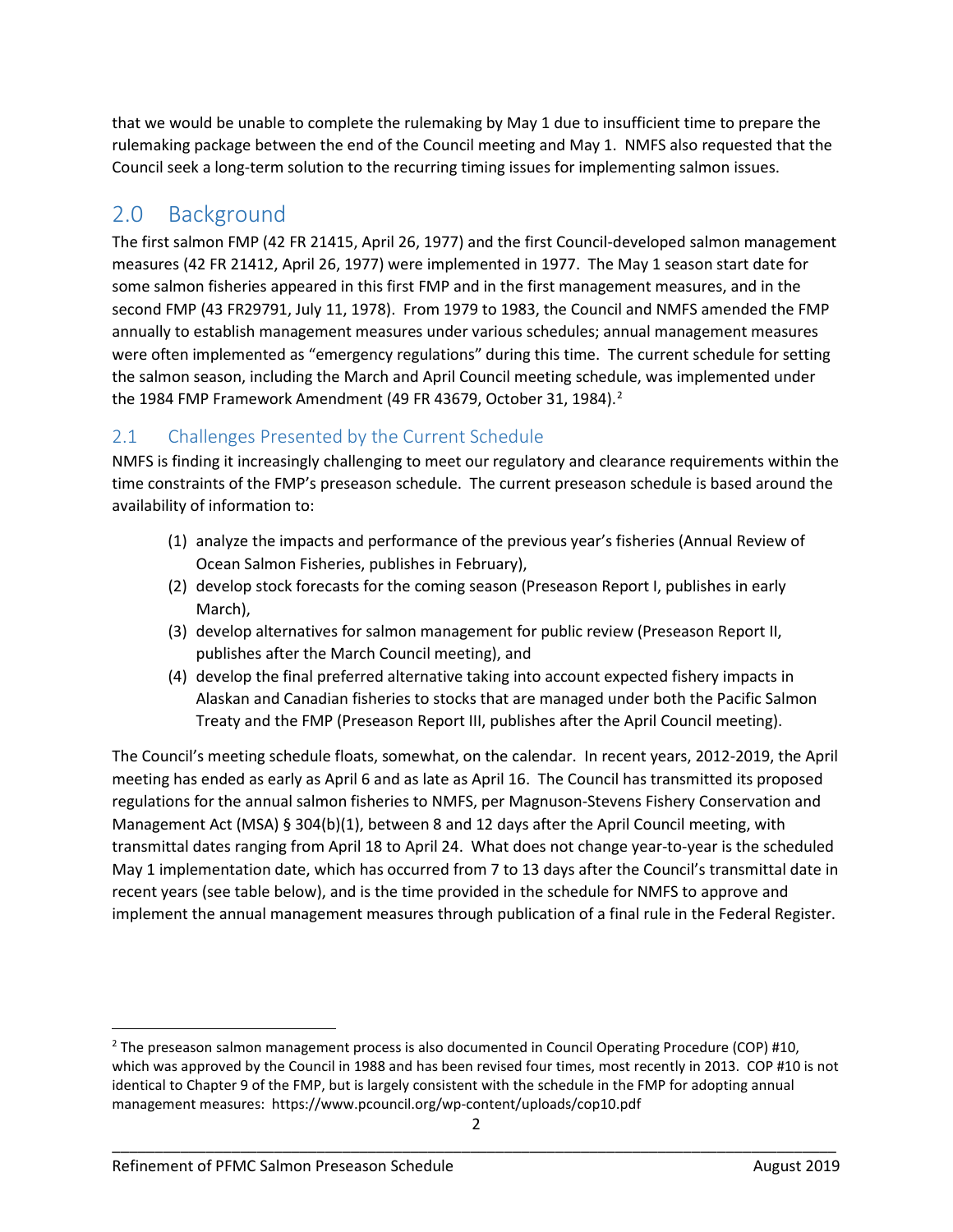*Table 1. Recent timelines for implementing ocean salmon annual management measures recommended by the Pacific Fishery Management Council.*

|         |                                                                | <b>Council Transmittal of Proposed Regulations</b>  |                                         |                                                                          |
|---------|----------------------------------------------------------------|-----------------------------------------------------|-----------------------------------------|--------------------------------------------------------------------------|
| Year    | <b>Number of days</b><br>from end of April<br>meeting to May 1 | <b>Number of days after</b><br><b>April meeting</b> | <b>Number of days</b><br>prior to May 1 | <b>Number of days</b><br>prior to Federal<br><b>Register publication</b> |
| 2012    | 25                                                             | 12                                                  | 13                                      | 14                                                                       |
| 2013    | 20                                                             | 8                                                   | 12                                      | 14                                                                       |
| 2014    | 21                                                             | 11                                                  | 10                                      | 10                                                                       |
| 2015    | 15                                                             | 8                                                   |                                         | 11                                                                       |
| 2016    | 17                                                             | 8                                                   | 9                                       | 10                                                                       |
| 2017    | 20                                                             | 9                                                   | 11                                      | 8                                                                        |
| 2018    | 20                                                             | 8                                                   | 12                                      | 12                                                                       |
| 2019*   | 15                                                             | 8                                                   |                                         | 12                                                                       |
| Average | 19                                                             | 9                                                   | 10                                      | 11                                                                       |

\*In 2019, NMFS was not able to approve the Council's regulations by May 1 and they were effective (and published) on May 6.

Approving and implementing the annual salmon management measures before the scheduled opening of the fisheries (e.g., May 1) is always a high priority for NMFS, NOAA General Counsel, and Department of Commerce (DOC) Office of General Counsel. Through extraordinary effort at all levels to expedite the annual salmon rule, NMFS has averaged 11 days to publish the annual salmon rule after Council transmittal (2012-2019). When compared with an average of 66 days from Council transmittal to publish proposed rules for other salmon rulemakings within that same time period (Table 2), it is clear how unconventional the time to publish the annual salmon management rule has become. NMFS is not suggesting that we need 66 days to approve and publish the annual management measures, rather we provide these examples to provide context to the difficulty of the FMP preseason schedule.

*Table 2. Comparison of time to publish the annual salmon management rule versus conventional proposed rules.*

| Rule                                                                                          | Time to publish after<br><b>Council transmittal</b> |
|-----------------------------------------------------------------------------------------------|-----------------------------------------------------|
| New reference points for three stocks - proposed rule (2015)                                  | 54 days                                             |
| Harvest Control Rule for Sacramento River Winter-run Chinook salmon<br>- proposed rule (2018) | 78 days                                             |
| Average of the above                                                                          | 66 days                                             |
| Average for Annual Salmon Management Rule (2012-2019)                                         | 11 days                                             |

## <span id="page-6-0"></span>3.0 Transmittal and Publication Schedule

In recent years, as described above, NMFS expedited the annual salmon management rule in an average of 11 days after Council transmittal. However, this process has strained resources beyond what can be sustained; in short, we have been fortunate thus far to meet the May 1 deadline prior to 2019. For a variety of reasons, it is taking more time to approve and implement the Council's proposed regulations than it has in the past. NMFS estimates that we need 24 days to properly prepare the annual salmon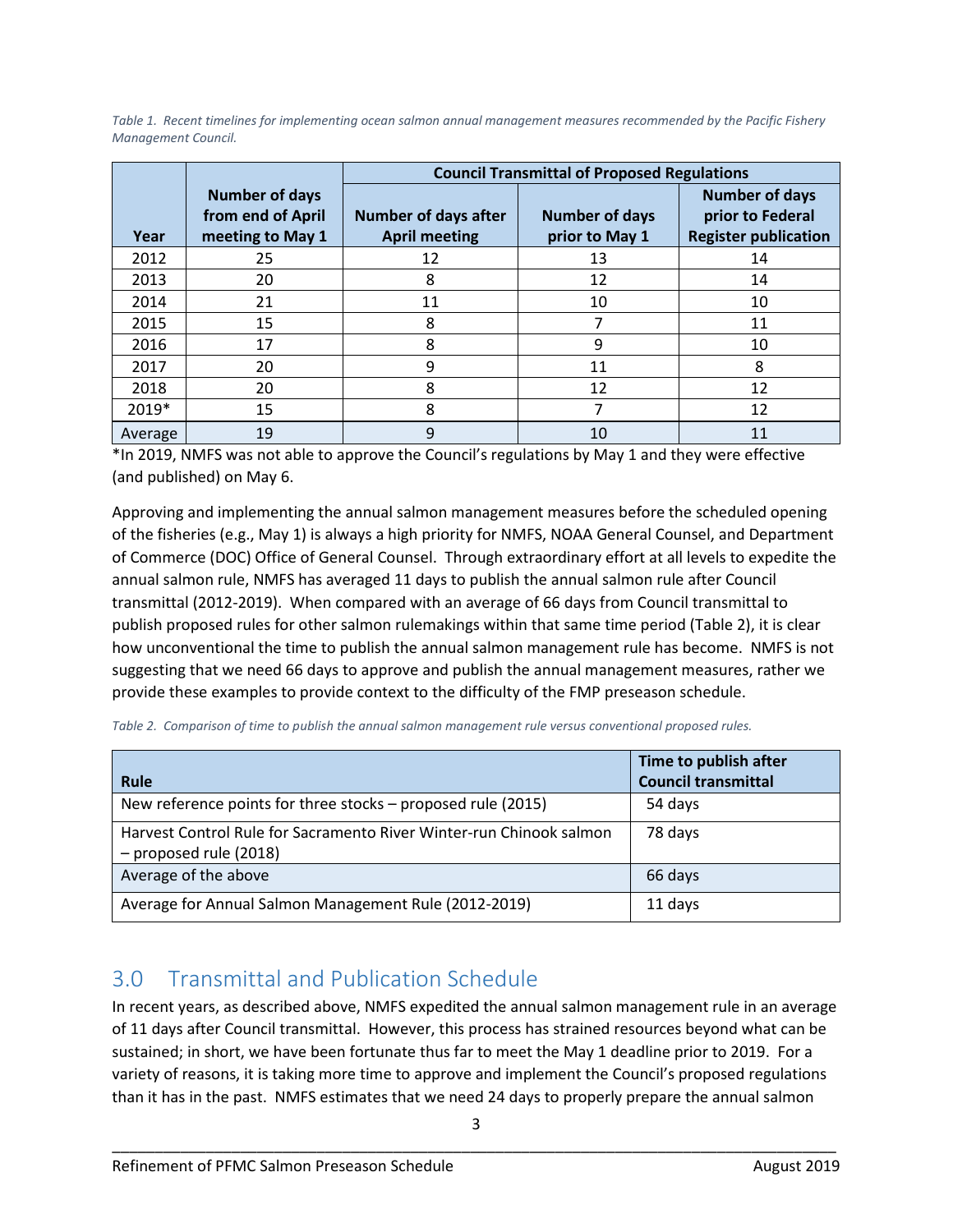management rule package and ensure the rule will be in effect on a given date. The WCR and General Counsel Northwest must review and clear the National Environmental Policy Act (NEPA) document, final rule, and other documentation for NEPA and MSA sufficiency, legal compliance, enforcement review, and roll-out planning; we can expedite this review in 7 days. The WCR then sends the package to NMFS Sustainable Fisheries for legal and policy review by NOAA's Assistant Administrator for Fisheries, DOC Office of General Counsel, NOAA General Counsel (if required), and DOC Policy; this process requires 14 days. NMFS then delivers the final rule to the OFR, where it will take 3-4 days to review, file, and become effective. All of these steps add up to 24 days.



*Figure 1. Diagram of the rule clearance process timeline for NOAA's National Marine Fisheries Service.*

Meeting this 24-day requirement will require an adjustment to either the Council schedule or the start of the salmon regulatory year, or both. The table below provides examples of the transmittal dates NMFS would require to meet specific OFR filing dates (i.e., the date the salmon rule can be made effective).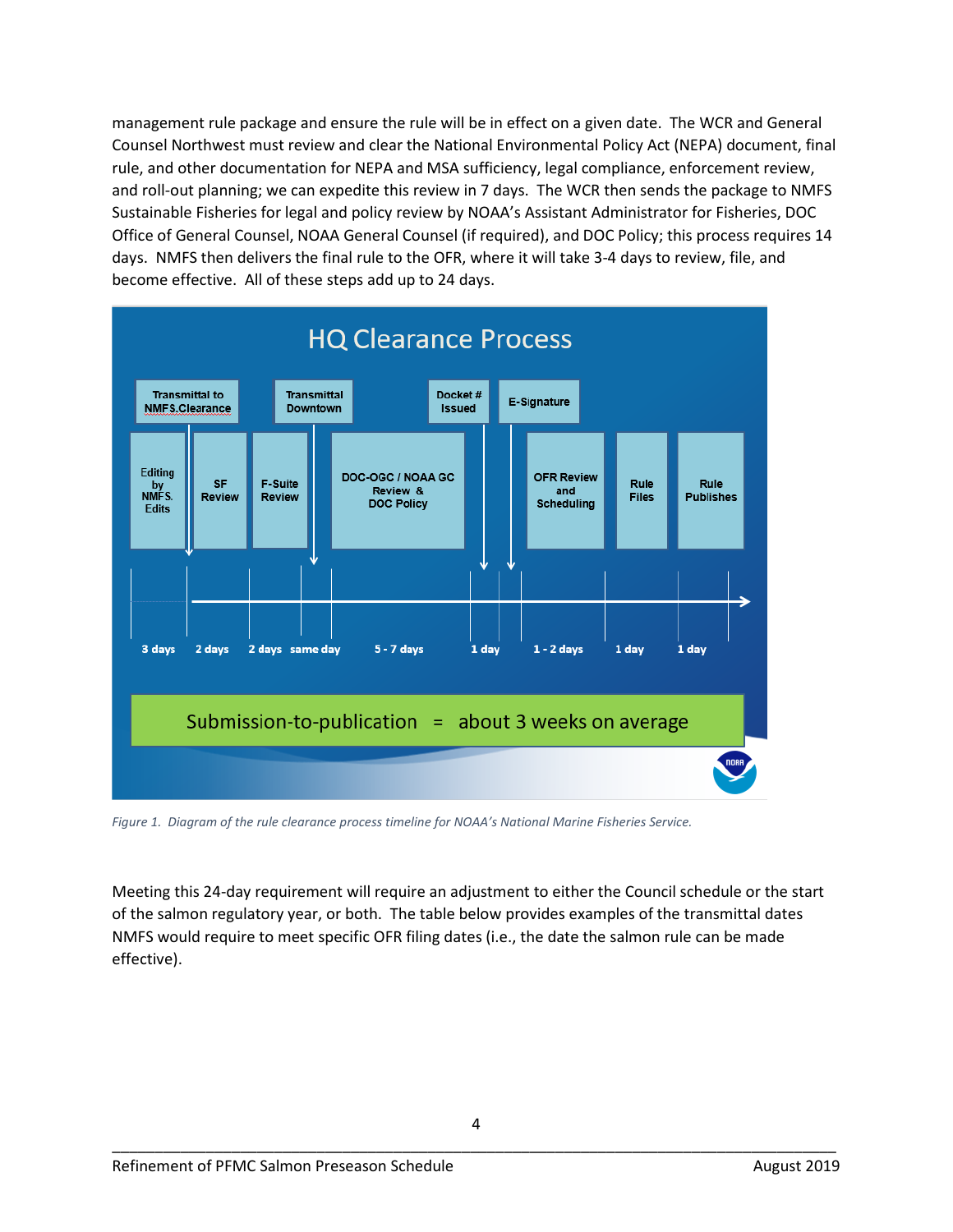*Table 3. Examples of hypothetical dates for Council transmittal of recommendation and the resulting filing date, based on a 24 day schedule for NMFS.*

| <b>Hypothetical Council Transmittal</b><br>Date | <b>Anticipated OFR Filing Date</b> |
|-------------------------------------------------|------------------------------------|
| April 7                                         | May 1                              |
| April 12                                        | May 6                              |
| April 17                                        | May 11                             |
| April 22*                                       | May 15                             |

\*Since 2012, Council transmittal has occurred on or before April 22 in all years except 2015 and 2019.

### <span id="page-8-0"></span>4.0 Possible Solution

The schedule outlined in Table 3 does not provide enough time for the regulatory process under the current preseason schedule. A similar problem with the limited fisheries that occur prior to May 1 was resolved by setting those pre-May fisheries in the prior year's rule, an approach that has been in place since at least 1994 (59 FR *no page number available*, May 4, 1994). Because salmon fisheries are closed unless open (50 CFR 660.405(b))<sup>[3](#page-8-2)</sup>, including language for the pre-May fisheries, essentially as a placeholder, allows the Council flexibility to consider those fisheries at the following March Council meeting and determine if fishery impacts can be supported. Impacts from pre-May fisheries are not calculated in the year in which the placeholder language is included in the rule, but rather in the year the fishery would occur, and any reductions in those fisheries that may be needed are implemented as inseason action. The WCR is proposing a possible two-part solution to the current scheduling problem.

#### <span id="page-8-1"></span>4.1 Part 1: Expand upon the pre-May concept

While some ocean salmon fisheries (e.g., commercial troll north of Cape Falcon, Oregon) open annually on May 1, other salmon fisheries open as early as mid-March; however, these pre-May fisheries constitute a relatively small portion of the annual catch (less than five percent) and effort in the Council's salmon fisheries. As mentioned above, pre-May fisheries are set the previous year, with the caveat that they can be adjusted (reduced) through inseason action at the March Council meeting in response to new stock forecasts and anticipated fishery effort. In the past decade (2010-2019), the Council and NMFS have taken inseason action every March and/or April to adjust the pre-May fisheries to remain consistent with conservation objectives.

The WCR proposes expanding the pre-May concept to encompass early May fisheries, as well. Under this plan, fisheries opening earlier than May 16 would be set in the previous year's rule with the caveat that they could be modified by inseason action at the March or April Council meeting of the year those fisheries would occur. As is current practice with the pre-May fisheries, the STT would not calculate fishery impacts until the March and April Council meetings of the year the early May fisheries are planned to occur, when projections of abundance and anticipated fishing effort would be available. Inseason action would be taken prior to May 1 to make any adjustments necessary (e.g., dates, landing limits) prior to implementing the "early May" fisheries (this would not, however, prevent additional

<span id="page-8-2"></span> $3$  Code of Federal Regulations. 50 CFR 660.405(b): The fishery management area is closed to salmon fishing except as opened by this subpart or superseding regulations or notices.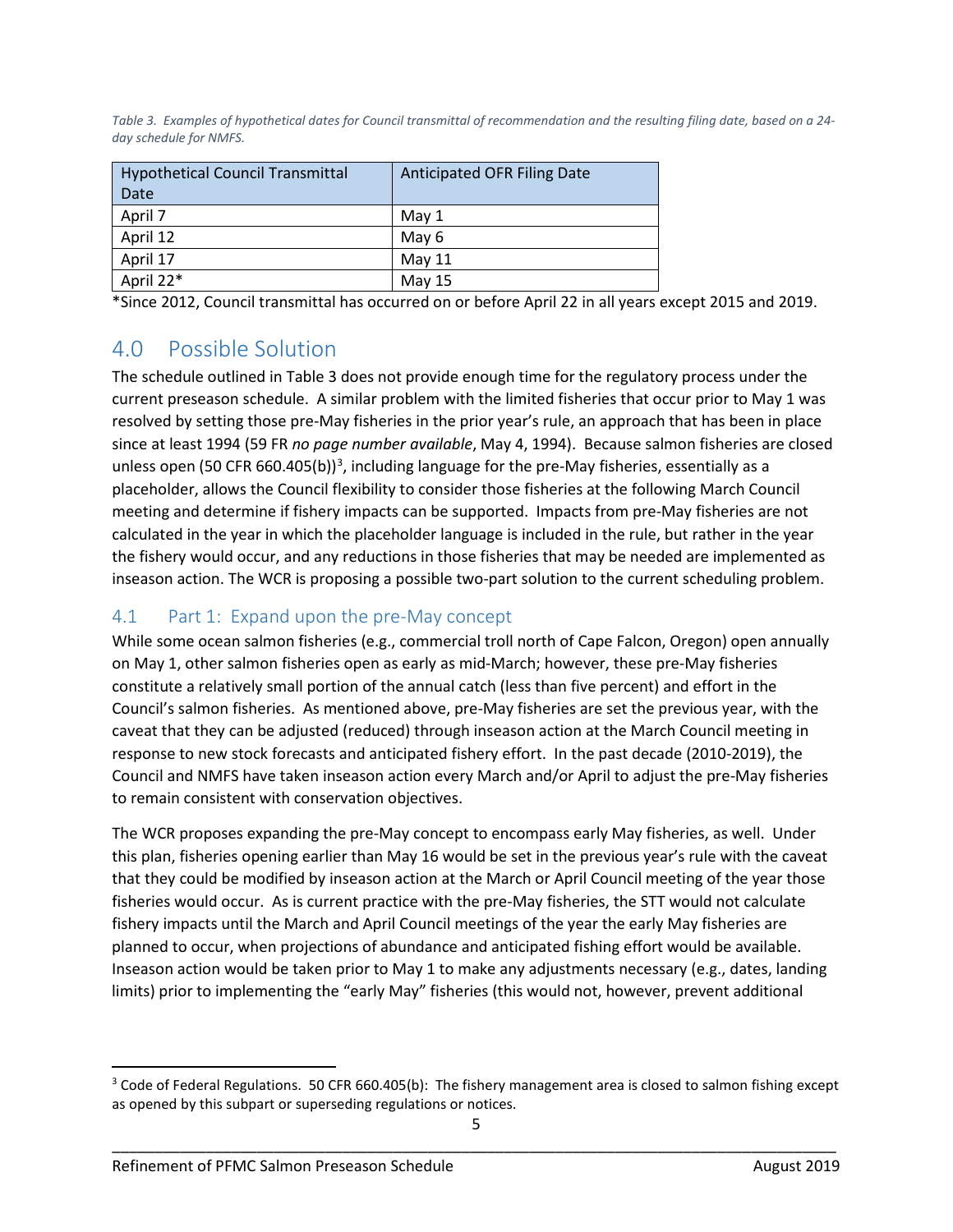inseason actions from being taken during the season as needed). These changes would be reflected in the annual rule, as is currently done for pre-May fisheries, as well as published as inseason action.

For example, pre-May fisheries for 2020 that were announced in the 2019 rule were not analyzed for impacts during the 2019 preseason process, but will be analyzed in March 2020 to determine if these pre-May fisheries should proceed as announced or if they should be modified or cancelled through inseason action.

*Example of language for a 2020 pre-May fishery announced in the 2019 rule:*

In 2020, the season will open March 15 for all salmon except coho. Chinook minimum size limit of 28 inches total length. Gear restrictions same as in 2019. This opening could be modified following Council review at its March 2020 meeting.

The WCR is recommending defining "early May" fisheries as those occurring May 1 through May 15, as fishery impacts increase substantially later in May.

#### <span id="page-9-0"></span>4.2 Part 2: Set a Council Transmittal Deadline

The WCR further proposes that the Council amend the preseason schedule in Chapter 9 of the FMP to set a date certain by which the Council will transmit their annual recommendation to allow NMFS 24 days to meet the necessary filing date (see, for example, Table 3 above). As mentioned above in section 2.1, Council transmittal has occurred between April 18 and April 24 in recent years (2012-2019). An implementation date of May 15 would require Council transmittal no later than April 22 (see Table 3, above). The Council has generally been able to transmit by April 22; in recent years only 2015 and 2019 were transmitted later (April 24). Therefore, the Council may have to consider the timing of the April Council meetings or the timing of final action at the April Council meetings to meet the required transmittal date for the desired implementation date; e.g., transmittal by April 22 would correspond to an implementation date (i.e., effective date for the final rule) of May 15. Again, see Table 3, above.

#### <span id="page-9-1"></span>4.3 Which fisheries would be affected

Most salmon fisheries in the Commercial, Recreational, and Treaty Indian sectors have had openings in early May in the past decade. The table below assumes a definition of "early May" as May 1 through 15.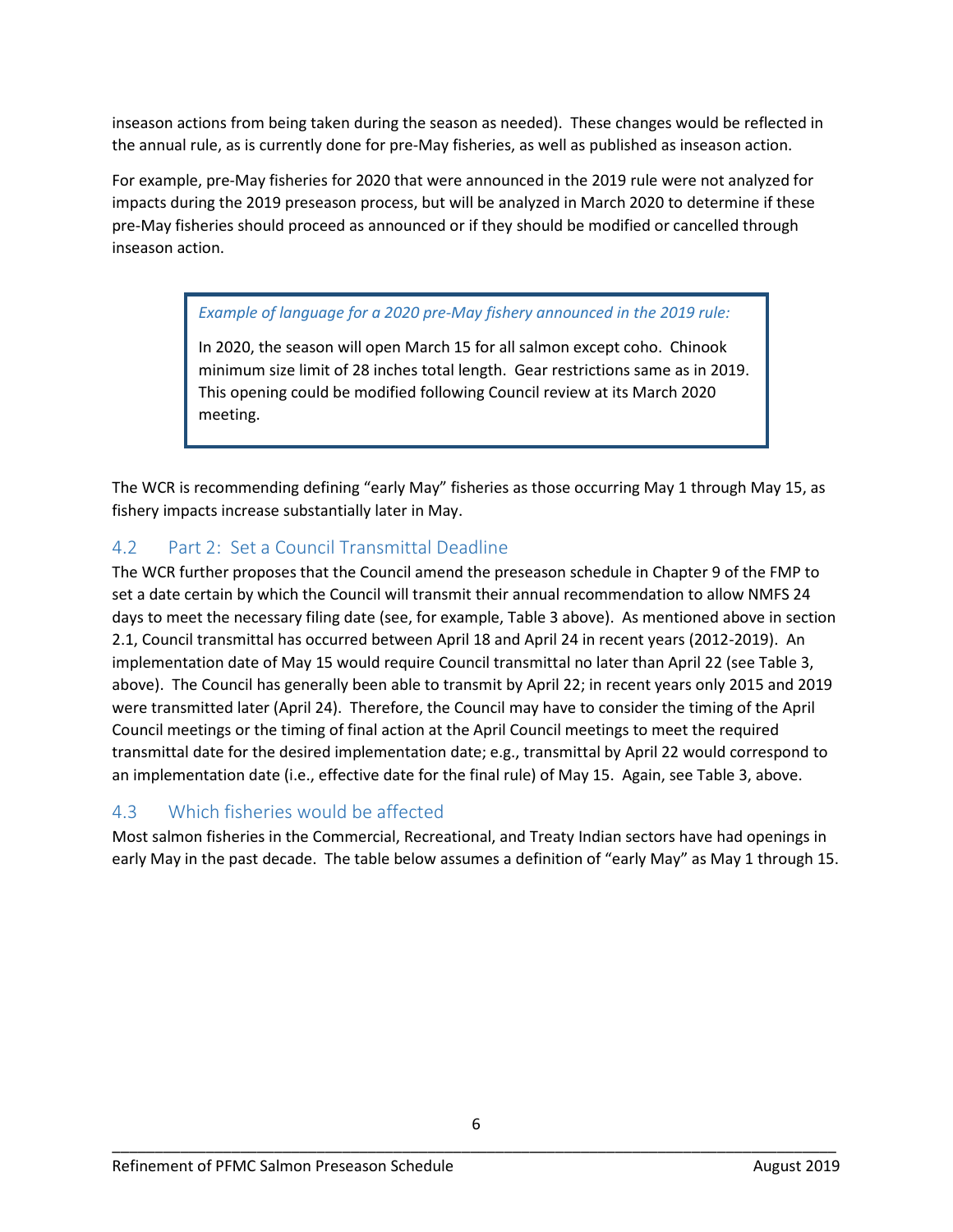|                |                                              |                             | Pre-May    |
|----------------|----------------------------------------------|-----------------------------|------------|
| <b>Fishery</b> | Area                                         | Years open in early May     | fisheries  |
| Non-Indian     | U.S./Canada border to Cape Falcon            | All                         | <b>No</b>  |
| Commercial     | Cape Falcon to Humbug Mountain <sup>1</sup>  | All                         | <b>Yes</b> |
| Troll          | Humbug Mountain to Oregon/California border  | All, except 2017            | <b>Yes</b> |
|                | Oregon/California border to Humboldt South   | 2013, 2018                  | <b>No</b>  |
|                | Jetty                                        |                             |            |
|                | Humboldt South Jetty to Horse Mountain       | None (closed)               | <b>No</b>  |
|                | Horse Mountain to Point Arena                | 2015                        | <b>Yes</b> |
|                | Point Arena to Pigeon Point                  | 2011-2016                   | <b>No</b>  |
|                | Pigeon Point to Point Sur <sup>2</sup>       | All, except 2010            | <b>No</b>  |
|                | Point Sur to U.S./Mexico border <sup>2</sup> | All, except 2010            | No         |
| Recreational   | U.S/Canada border to Cape Falcon             | <b>None</b>                 | <b>No</b>  |
|                | Cape Falcon to Humbug Mountain               | All, except 2010            | <b>Yes</b> |
|                | Humbug Mountain to Oregon/California border  | 2011, 2012, 2013, 2014      | <b>No</b>  |
|                | Oregon/California border to Horse Mountain   | 2011, 2012, 2013, 2014      | <b>No</b>  |
|                | <b>Horse Mountain to Point Arena</b>         | 2010-2012, 2014, 2016, 2017 | <b>Yes</b> |
|                | Point Arena to Pigeon Point                  | All, except 2017-2019       | <b>Yes</b> |
|                | Pigeon Point to Point Sur <sup>2</sup>       | All                         | <b>Yes</b> |
|                | Point Sur to U.S./Mexico border <sup>2</sup> | All                         | <b>Yes</b> |
| Treaty Indian  | Washington                                   | All                         |            |

*Table 4. Council-area salmon fisheries open days in early May (i.e., between May 1 and May 15) in the past decade (2010-2019) and those which commonly have pre-May fisheries.* 

<sup>1</sup>In 2017: Cape Falcon to Florence South Jetty.

<sup>2</sup>In some years, the areas from Pigeon Point to Point Sur and from Point Sur to the U.S./Mexico border are combined into one management area.

This change would only apply to approximately two weeks out of several months of fishing (depending on the date we decide to use to demarcate "early May"). Therefore, we do not expect this early-May placeholder to encompass a large percentage of annual catch. The STT estimates that, on average, ten percent of overall annual Council-area salmon catch (all species and sectors) occurs from March through mid-May (see Appendix B).

## <span id="page-10-0"></span>5.0 Schedule and Tasks to Change the Effective Date

Future April Council meetings have been scheduled through 2022. These dates do not provide NMFS with the needed 24 days to file a final rule with the OFR by May 1, including in 2020 (see Table 5, below). NMFS recommends working toward a solution as soon as possible. NMFS recommends amending the FMP to establish a new schedule. NMFS also recommends that the Council consider avoiding scheduling April meetings that lead to a transmittal date that does not provide NMFS with 24 days to approve the Council's proposed regulations and file the final rule with the OFR (see Tables 3 and 5) and set a date certain for transmittal.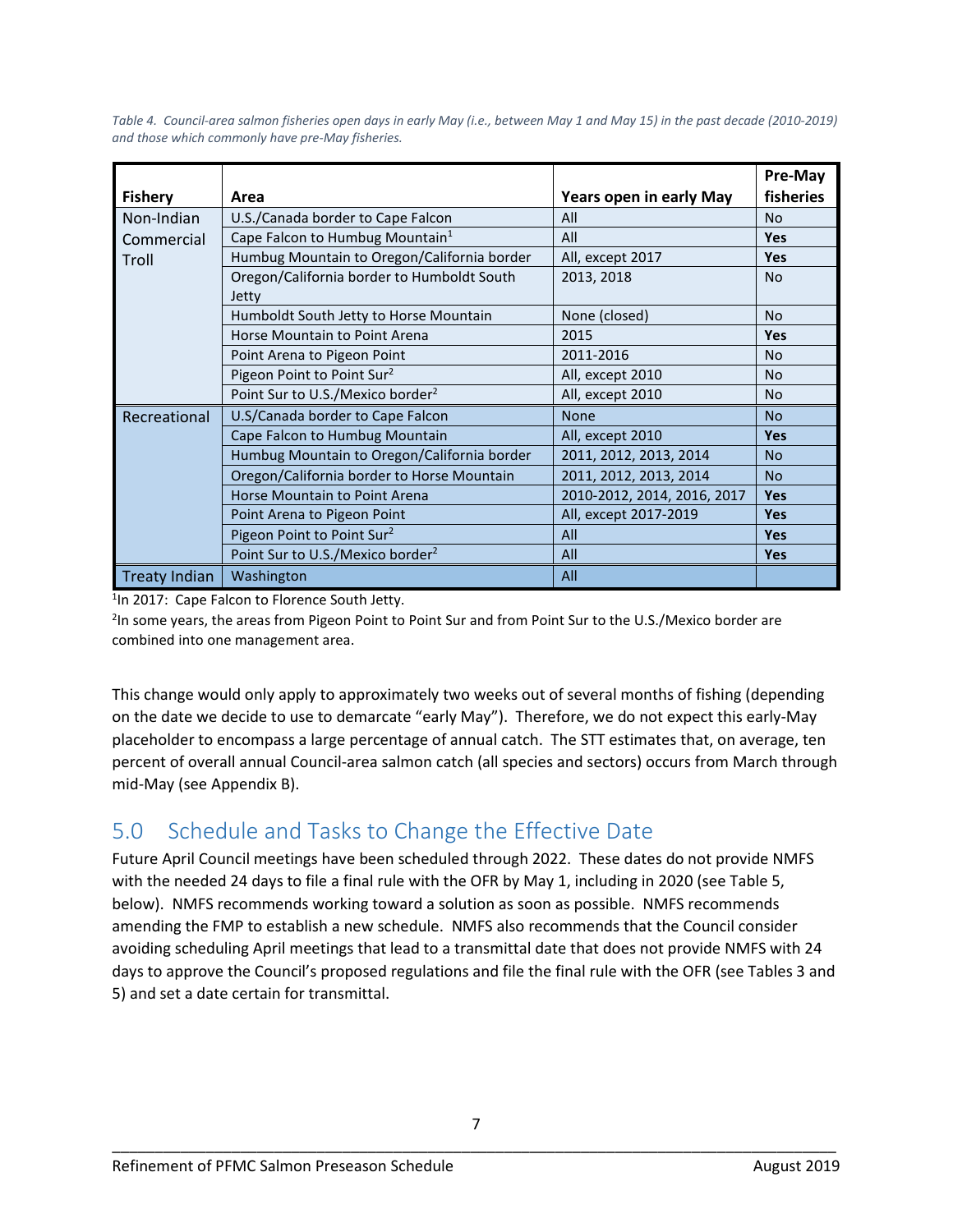#### *Table 5. Future April meetings that have been scheduled.*

| <b>Meeting Date</b> | <b>Anticipated Council</b><br><b>Transmittal</b><br>(assume 9 days) | Days from<br><b>Transmittal to</b><br>May $1$ | Days from<br><b>Transmittal to</b><br>May $15$ |
|---------------------|---------------------------------------------------------------------|-----------------------------------------------|------------------------------------------------|
| April 3-10, 2020    | April 19, 2020                                                      | 12                                            | 26                                             |
| April 6-13, 2021    | April 22, 2021                                                      | 9                                             | 23                                             |
| April 6-13, 2022    | April 22, 2022                                                      | 9                                             | 23                                             |

#### <span id="page-11-0"></span>5.1 FMP Amendment

Any modification of the preseason schedule would require an amendment of the FMP. This should not, however, be a factor in the decision to modify the preseason schedule. The FMP would also benefit from a new amendment to address issues and changes that have arisen in recent years, for example:

- new status determination criteria (SDC) that were adopted in 2015, including a new annual catch limit (ACL) (80 FR 19564),
- coho salmon allocation issues that were tabled from Amendment 17, and
- revision of north of Cape Falcon allocation language to allow flexibility and reduce reliance on emergency rules.

#### <span id="page-11-1"></span>5.1.1 Timeline for an Amendment

Once the Council decides to amend an FMP, the process involves three Council meetings, meetings do not have to be consecutive, to develop and adopt the amendment.<sup>[4](#page-11-5)</sup> Therefore, it is possible to complete an amendment within a year; however, an 18-month schedule might be more reasonable. Given the requirement of three Council meetings to adopt an FMP amendment and the associated NEPA and rulemaking requirements, an FMP amendment to the preseason schedule would not be in place for 2020.

#### <span id="page-11-2"></span>5.1.2 How to address 2020?

Assuming it is not practicable to complete an FMP amendment in time for the 2020 management measures, what options are available to us?

#### <span id="page-11-3"></span>5.2 Council Operating Procedures

Council Operating Procedure #10 details the Preseason Salmon Management Process. This would have to be updated.

#### <span id="page-11-4"></span>5.3 Council Meeting Schedule and Agenda for April

The Council will have to consider out-year planning of April meetings in tandem with an amended preseason schedule to satisfy NMFS' 24-day requirement post-transmittal.

<span id="page-11-5"></span> <sup>4</sup> Council Operating Procedure #11 Plan Amendment Cycles describes the Council's process for amending an FMP: [https://www.pcouncil.org/wp-content/uploads/cop11.pdf.](https://www.pcouncil.org/wp-content/uploads/cop11.pdf)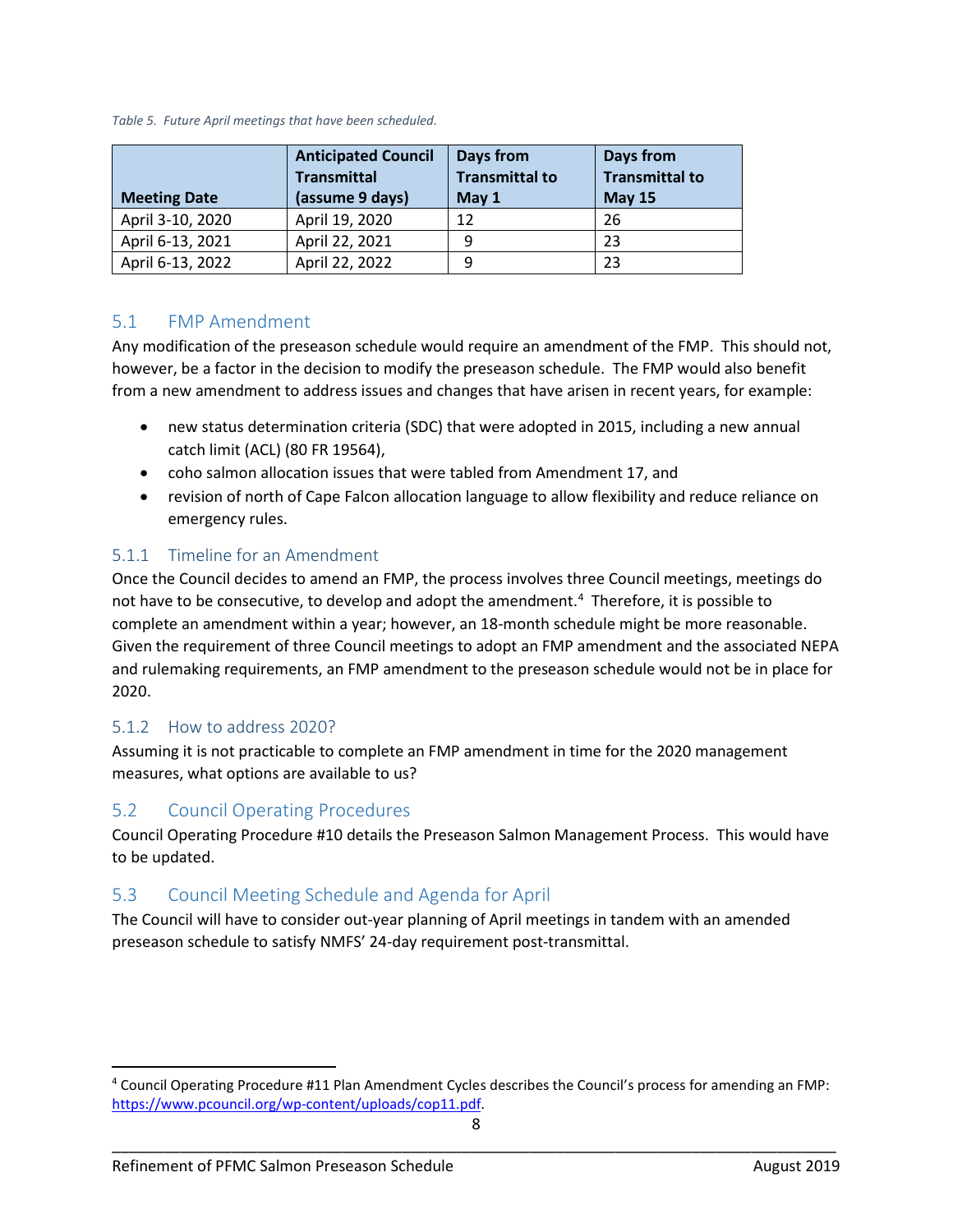## <span id="page-12-0"></span>6.0 Issues Raised

#### <span id="page-12-1"></span>6.1 Quota fisheries

The Council would likely have to develop a protocol or possibly amend inseason management procedures in section 10.2(1) of the FMP to address how quota fisheries would be addressed under this proposal.

Example of possible language in the annual management measures:

#### *Hypothetical example of language for setting early-May fisheries:*

In 2021, Commercial salmon fisheries north of Cape Falcon will open May 1, under a quota that is set at the April 2021 Council meeting to keep fishery impacts within the requirements of the FMP and the Endangered Species Act. Chinook minimum size limit, landing, and gear restrictions the same as in 2020. This opening could be modified following Council review at its April 2021 meeting.

#### <span id="page-12-2"></span>6.2 Analysis of impacts on ESA-listed species

Analysis of the impacts of fisheries regimes on ESA-listed species, including salmon stocks, will continue to be conducted as it has been at the March and April Council meetings, with results published in Preseason Reports II and III. Any adjustment to pre-May and early-May fisheries would be done through inseason action at the March or April Council meetings to ensure fisheries meet the requirements of the ESA and the FMP. There would, essentially, be no change in how fisheries are analyzed.

#### <span id="page-12-3"></span>6.3 Management of inside/outside fisheries

Management of these fisheries would remain, as it has been, within the realm of the co-managers. This proposal would not change how these fisheries are managed, it only provides a regulatory placeholder so traditional May 1 fisheries can proceed as scheduled upon agreement by the co-managers.

## <span id="page-12-4"></span>7.0 Conclusion

The current preseason schedule in the Salmon FMP does not allow sufficient time for NMFS to authorize the Council's annual ocean salmon regulations. Specifically, NMFS requires 24 days from the date the Council transmits its proposed regulations for annual salmon fisheries to the date the regulations need to be effective in order to provide certainty that the regulations will be in place at the start of the season and avoid what occurred in 2019. NMFS has proposed a possible solution to this scheduling issue that would, essentially, extend the pre-May placeholder strategy into the middle of May. This schedule change would require an FMP amendment to be developed and adopted by the Council over three Council meetings, plus the 95-day amendment approval process through notice-and-comment rulemaking.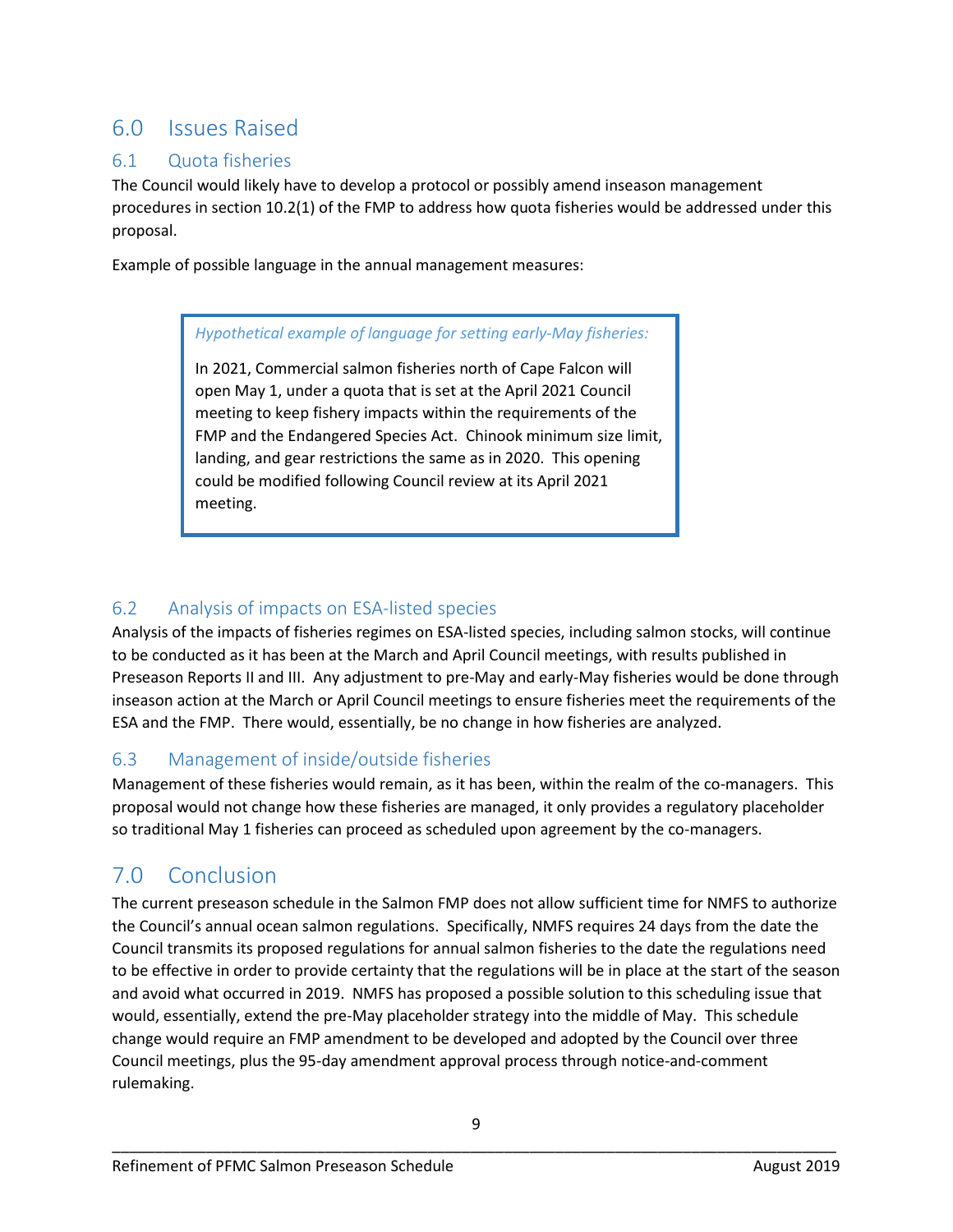If the Council adopts this strategy, and if we move the effective date to May 15, the final rule for annual management measures developed subsequent to the FMP amendment would have to file with the OFR by May 15. To meet a May 15 filing date, the Council would have to transmit its annual proposed regulations by April 22 each year, this could affect the Council meeting schedule or the agenda for taking final action at the April Council meeting in some years.

Because it is not realistic to amend the FMP in time for 2020, NMFS will work with the Council to consider what options are possible for the 2020 ocean salmon management measures.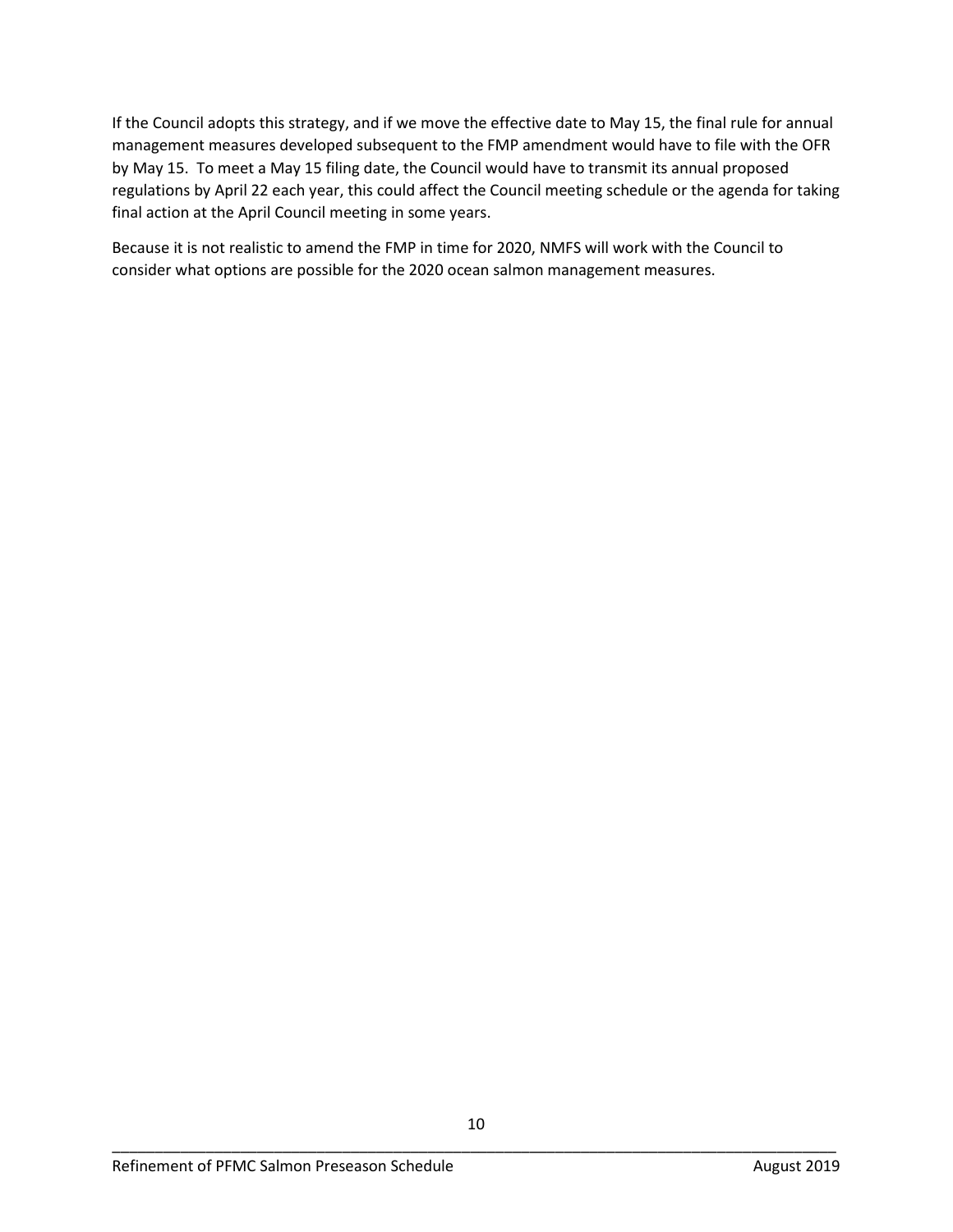## <span id="page-14-0"></span>Appendix A. Proposal to Modify the Schedule under Amendment 17

In 2012, the Council considered modifying the schedule for April Council meetings and the start of the salmon regulatory year as part of a suite of actions proposed for FMP Amendment 17. The proposal would have, beginning in 2014, moved the April Council meeting from the first or second week of April to the third full week in April and changed the start of the salmon regulatory year from May 1 to May 15 (fisheries for May 1-14 would be handled as the pre-May fisheries currently are). This proposal was presented to the states of Washington, Oregon, California, and Idaho in a letter from NMFS (Turner  $2012<sup>1</sup>$  $2012<sup>1</sup>$  $2012<sup>1</sup>$ ). The purpose of this proposal was twofold:

- (1) to accommodate the North of Falcon process, which cannot be finalized before the catch ceilings for northern fisheries in Alaska and Canada are determined, and
- (2) to provide more time for NMFS to complete the regulatory process to approve annual salmon management measures and file the rule with the OFR.

At the September 2012 Council meeting, the Council considered the suite of actions being proposed for Amendment 17. The states of Washington and Oregon did not support the schedule change proposal, citing difficulty in revising the states' schedules for establishing and publishing regulations (PFMC [2](#page-14-2)012<sup>2</sup>). The Council voted unanimously to move forward with the suite of actions for Amendment 17, minus the schedule change proposal.

<span id="page-14-1"></span><sup>&</sup>lt;sup>1</sup> Turner, R. 2012. Letter from Bob Turner, NMFS to the Fish and Wildlife Directors for Washington, Oregon, California, and Idaho, dated June 7, 2012, advising them of a proposed schedule change for salmon management and inquiring as to whether this change would impact the states' ability to develop and implement conforming regulations

<span id="page-14-2"></span><sup>2</sup> PFMC. 2012. Minutes of the 215th Session of the Pacific Fishery Management Council, September 14-18, 2012. http://www.pcouncil.org/wp-content/uploads/FINAL\_June\_2012\_Minutes.pdf